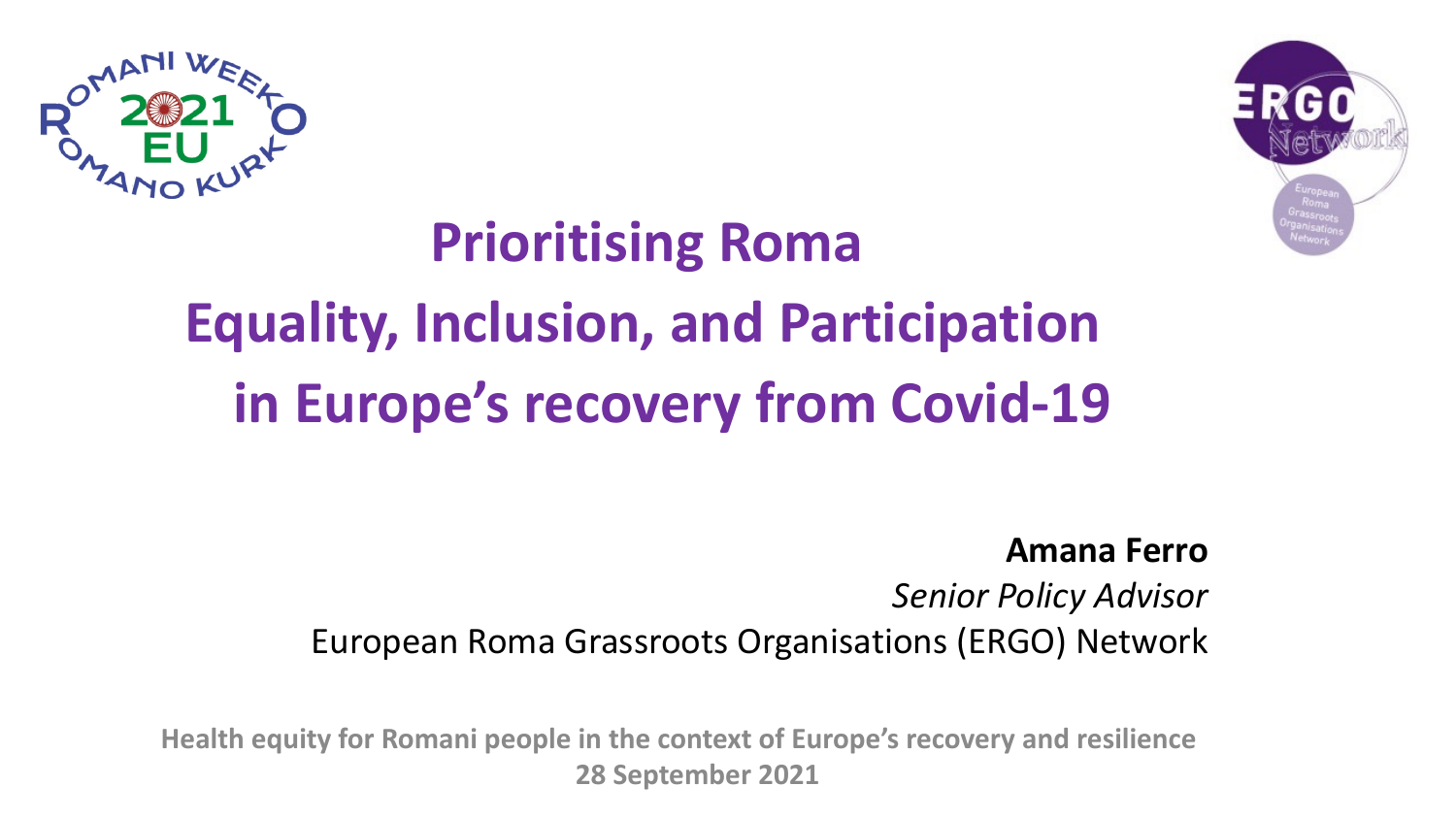## **What is ERGO Network?**

- European umbrella organization of **31 national members** representing grassroots Roma communities across Europe, founded in 2008.
- *Objective:* to **combat antigypsyism, poverty, and inequality** and to **strengthen Roma civil society** and participation in decision making at local, national and European level.
- Advocates for **better policies** on national and European level, organises public debates and campaigns, **builds the capacity of Roma activists**, and provides spaces for networking and mutual learning.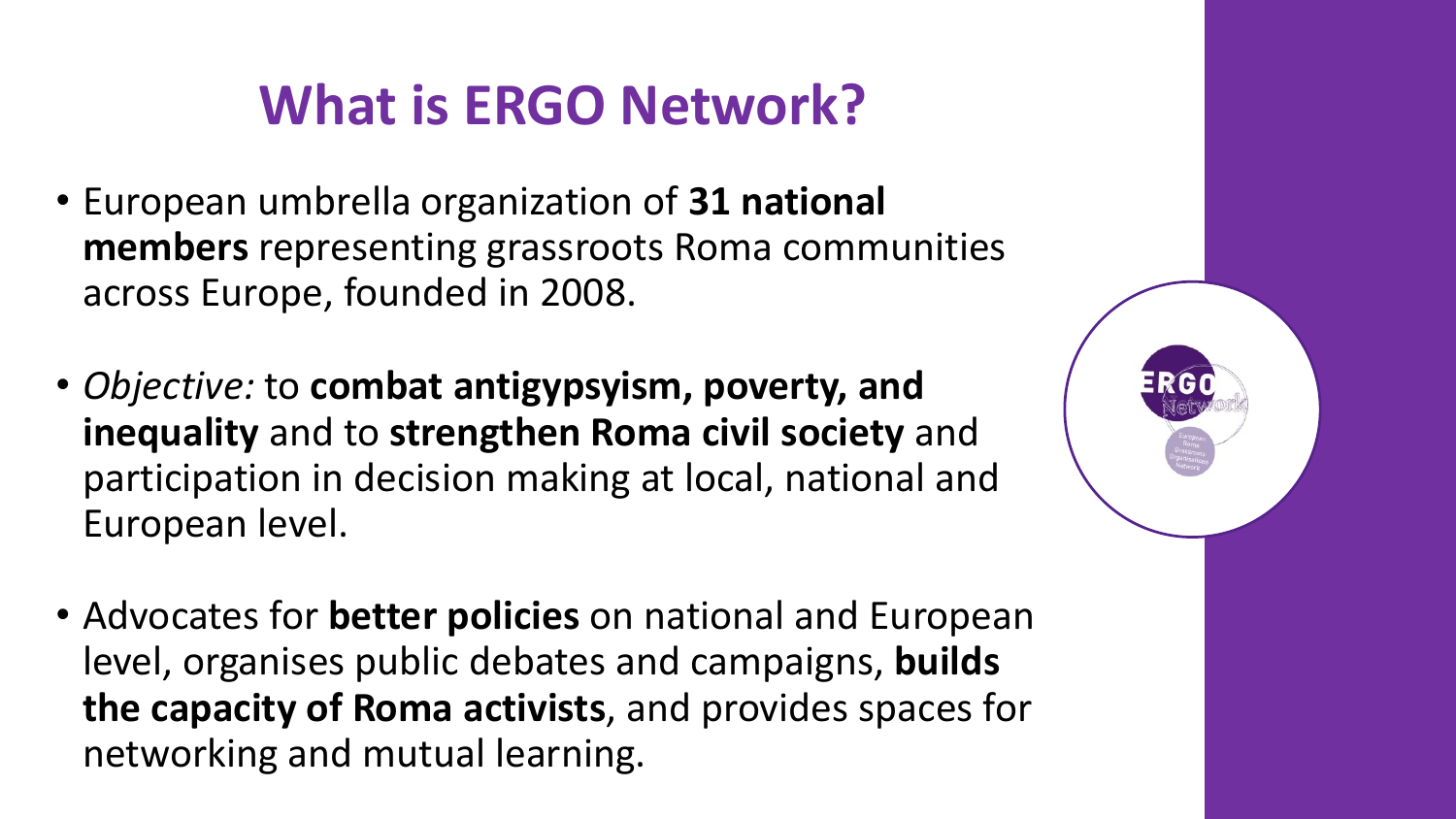### **Snapshot: Roma in Europe**

- **The umbrella-term** 'Roma' covers diverse groups, including Roma, Sinti, Kale, Travellers, Romanichels, Boyash/Rudari, Ashkali, Egyptians, Yenish, Dom, Lom, Rom and Abdal.
- An estimated **10 to 12 million Roma live in Europe**, of which approximately 6 million are citizens or residents of the EU.
- *Key figures*: 80% at risk of poverty; 41% report experiencing antigypsyism; only 43% in paid employment; poor health, education, and housing indicators compared to the majority (*EU FRA*)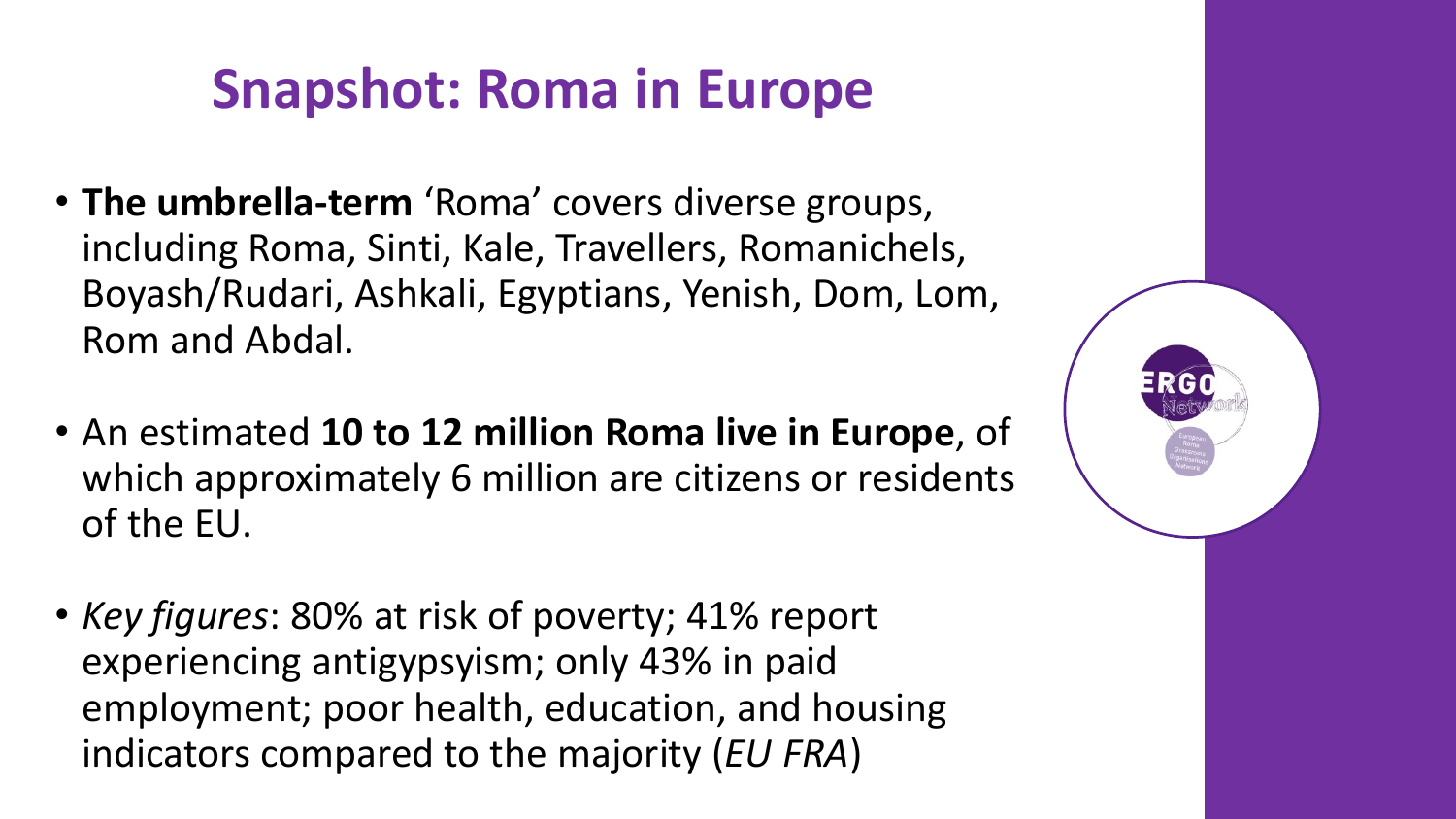# **Impact of Covid-19 on Roma comr**

- Second half of 2020 research on the impact of Covid **associated measures on Roma communities in Euro**
- 1352 respondents fro[m sev](https://ergonetwork.org/wp-content/uploads/2021/04/Ergo-covidstudy-final-web-double-v2.pdf)en EU Member States (BE HU, IE, RO, SK), five Western Balkan countries (AL, B8 KO, RS) and Turkey.
- Main conclusion:

**Despite some positive responses regarding immediate** *taken by some governments to assist vulnerable groups, including Roma and Travellers, the pandemic disproportionately hit these communities.* 

- $\Rightarrow$  Access the full study here
- $\Rightarrow$  Watch a short animated video of the key findings here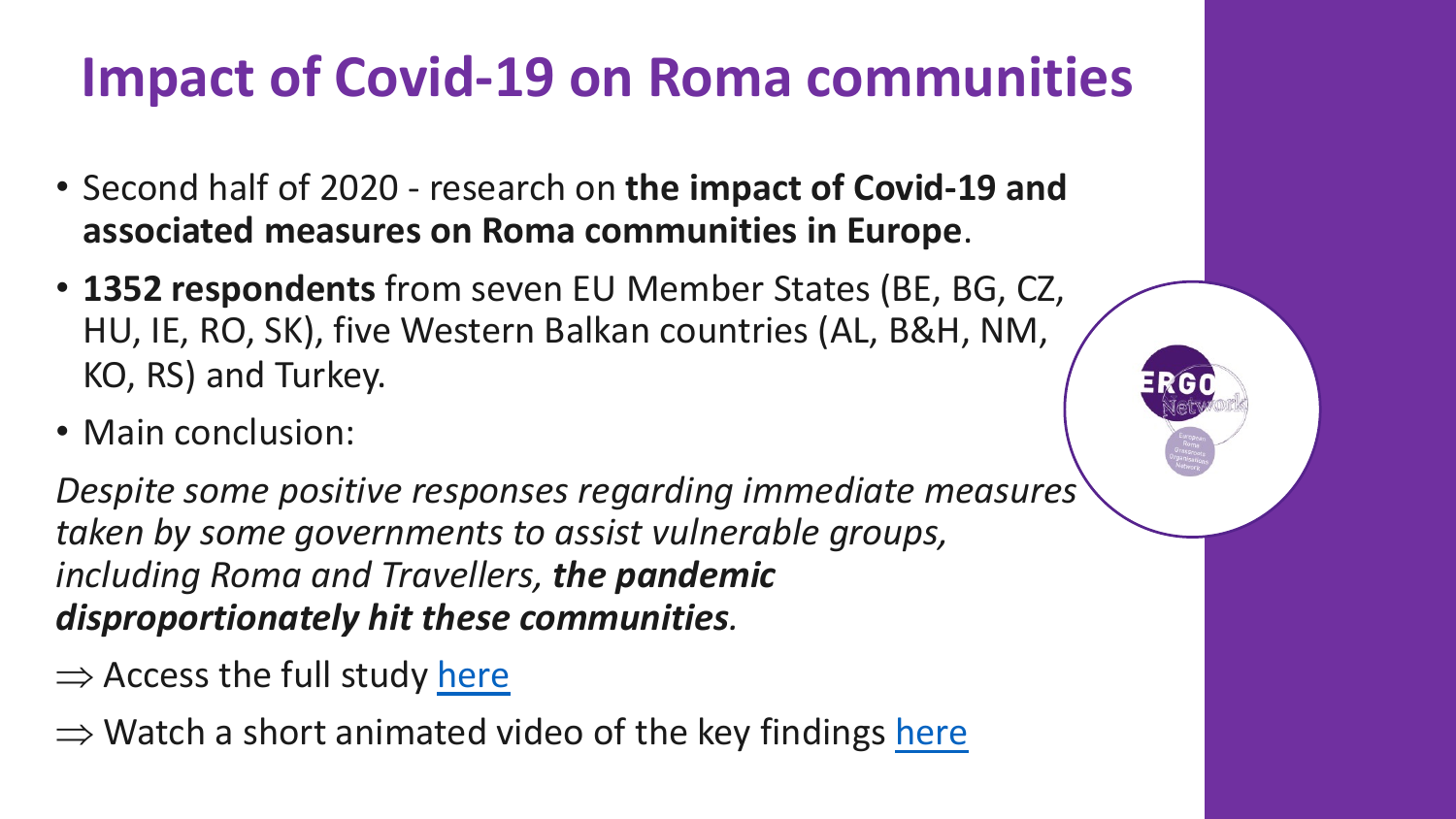## **Impact of Covid-19 on Roma communities**

- No access to basic **sanitation** / **hygiene** facilities and products
- Unsuitable, overcrowded, damp, dark **accommodations**
- Poorer state of **health**, prevalence of underlying conditions
- Could not access **medical care** or medicines when sick
- Could not leave homes to secure **food** and necessities
- Ineligible for **replacement income** schemes; many are selfemployed / work in informal sectors (crafts, artists, agriculture)
- Difficulty in accessing **online education** because of lack of infrastructure, equipment, and skills (digital divide)
- Worsening **antigypsyism**: scapegoating by general public and the media for the pandemic, police brutality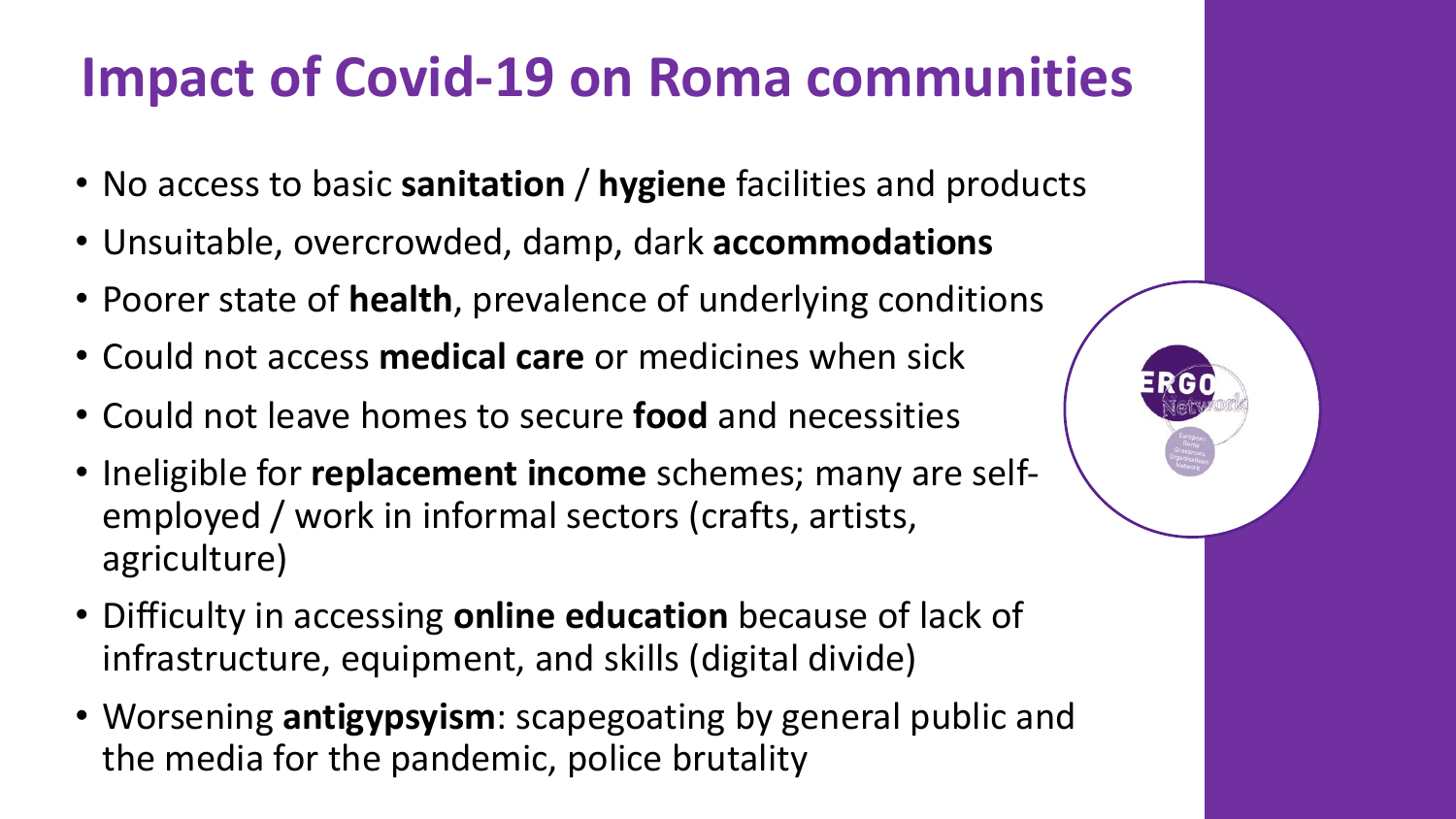- Engagement with the **drafting of the National Plans**, stakeholder consultation processes, desk officers in European Commission, Europe[an Sem](https://ergonetwork.org/wp-content/uploads/2021/09/ERGO-Network-Review-of-the-National-Recovery-and-Resilience-Plans-FINAL.pdf)ester Officers
- Parallel, similar engagement with **National Roma Frameworks,** prepared in the same time – what syn
- Detailed review of 11 National Recovery and Resilion **(AT, BE, CZ, FR, DE, HU, IE, LT, RO, SK, ES).**
- To what extent were the Roma included in national and investments to be supported through the EU Re and Resilience Facility?
- $\Rightarrow$  Read the full synthesis report <u>here.</u>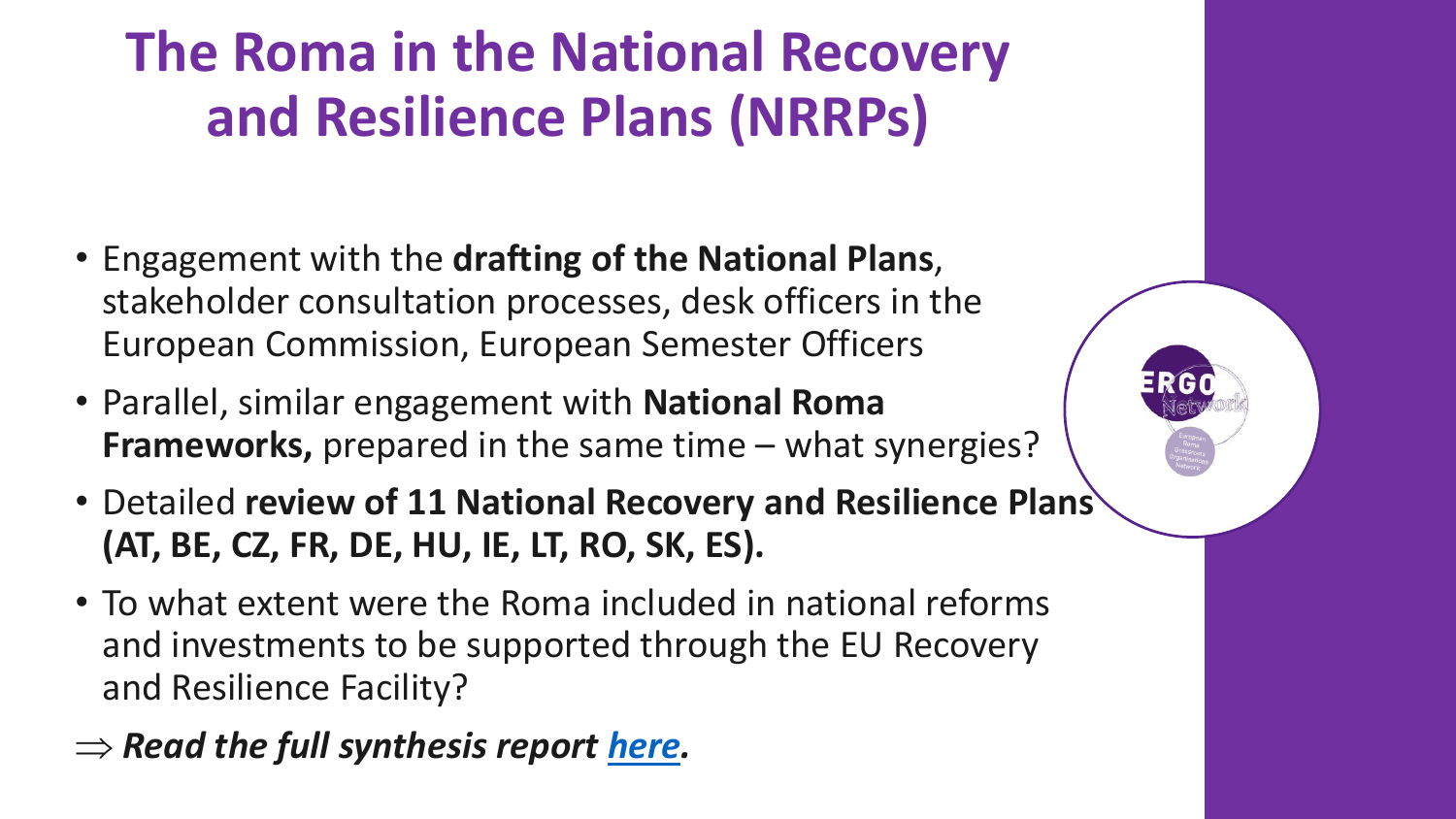### **KEY MESSAGE 1**

**Only 5 of the 11 reviewed NRRPs (CZ, HU, RO, SK ES) explicitly refer to the Roma,** despite the dire situation most of them were facing even before the pandemic, now much worsened.

Our members deem most measures welcome, but insufficient to tackle root causes of exclusion.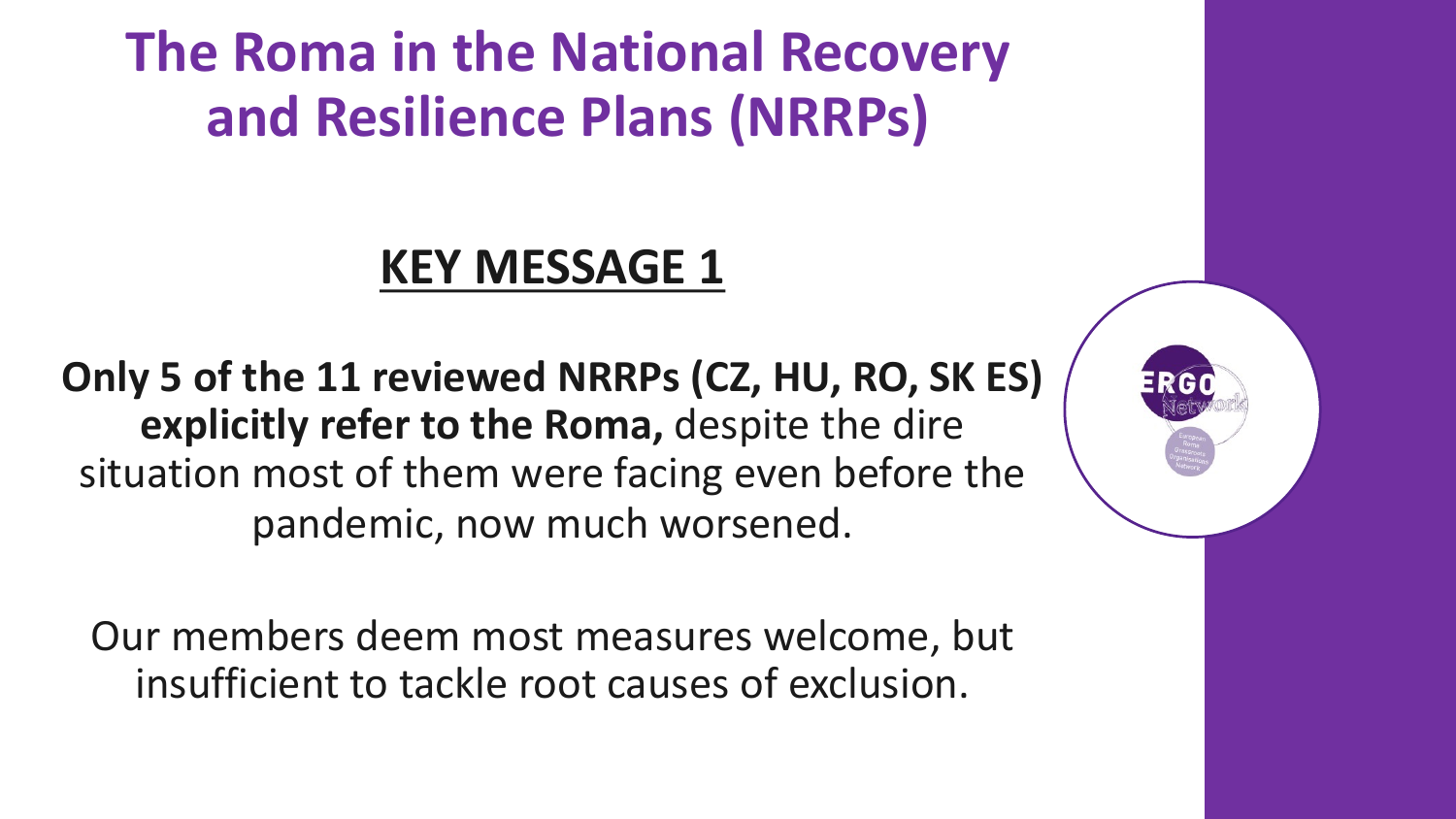### **KEY MESSAGE 2**

#### **None of the 11 NRRPs reviewed includes any references to antigypsyism.**

More than half (7/11) also do not mention discrimination or racism.

Those that do refer to discrimination only take into account gender equality, disability, sexual orientation, or migrant background.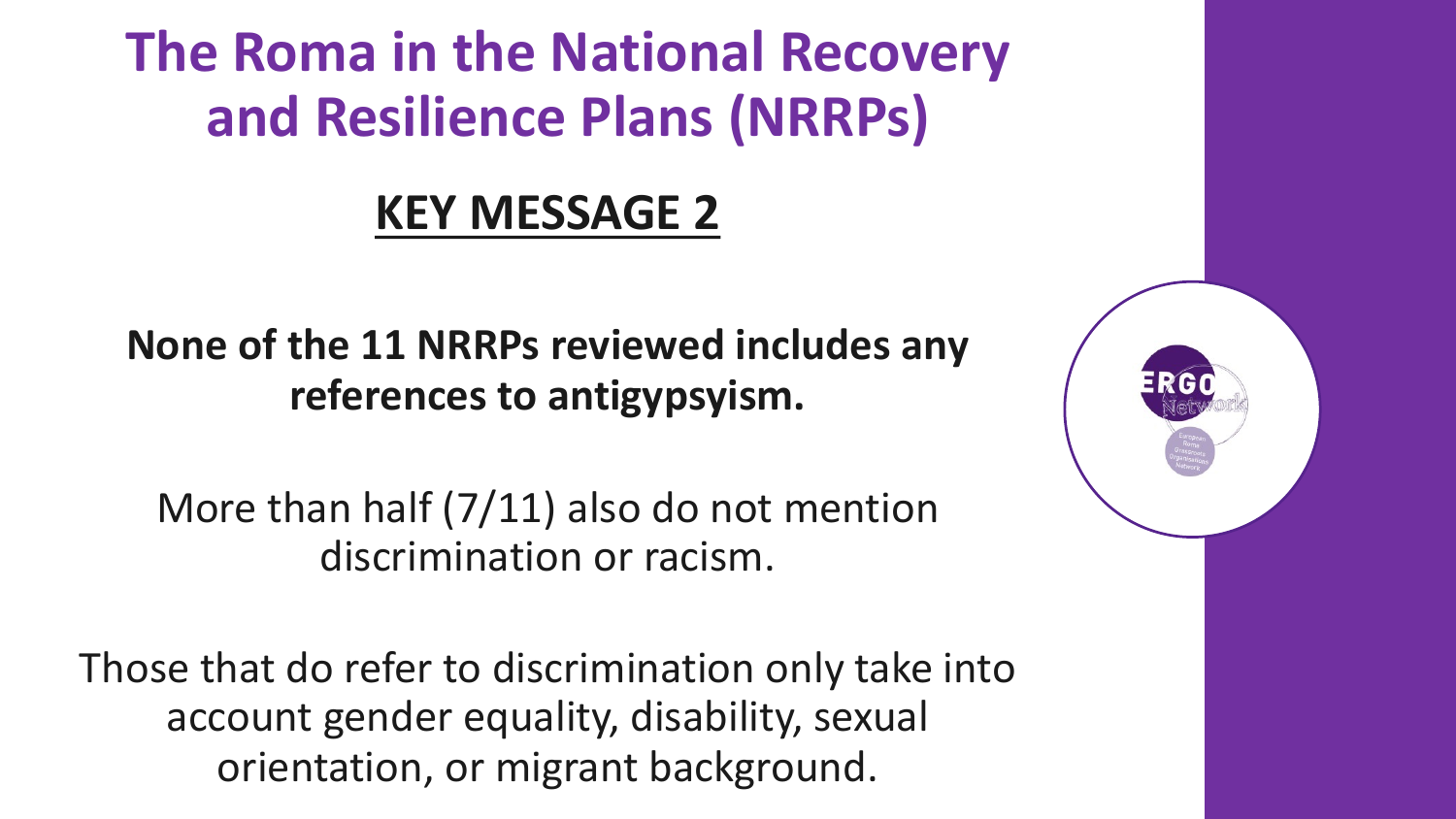#### **KEY MESSAGE 3**

**The EU and National Roma Frameworks are absent from most (8/11) of the NRRPs reviewed (AT, BE, CZ, FR, DE, IE, LT, ES).** 

When they are mentioned (HU, RO, SK), these are general references or problem statements, rather than concrete measures to bring about change.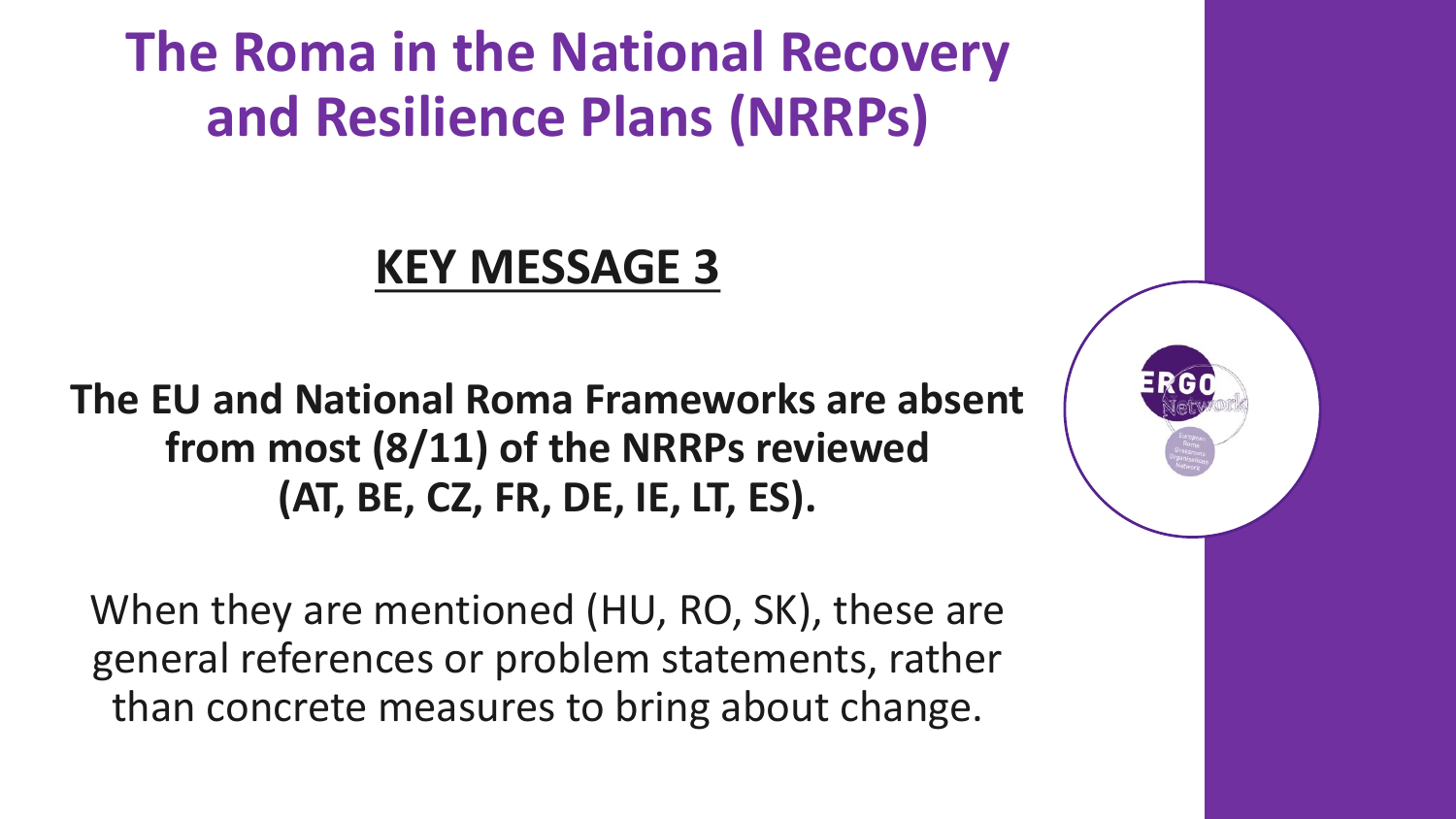#### **KEY MESSAGE 4**

**None of the 11 Plans reviewed appears to prioritise social inclusion or vulnerable groups** 

This is highly disappointing, but not surprising in a context where there was no earmarked minimum amount for social spending in the European Commission Guidance on the NRRPs.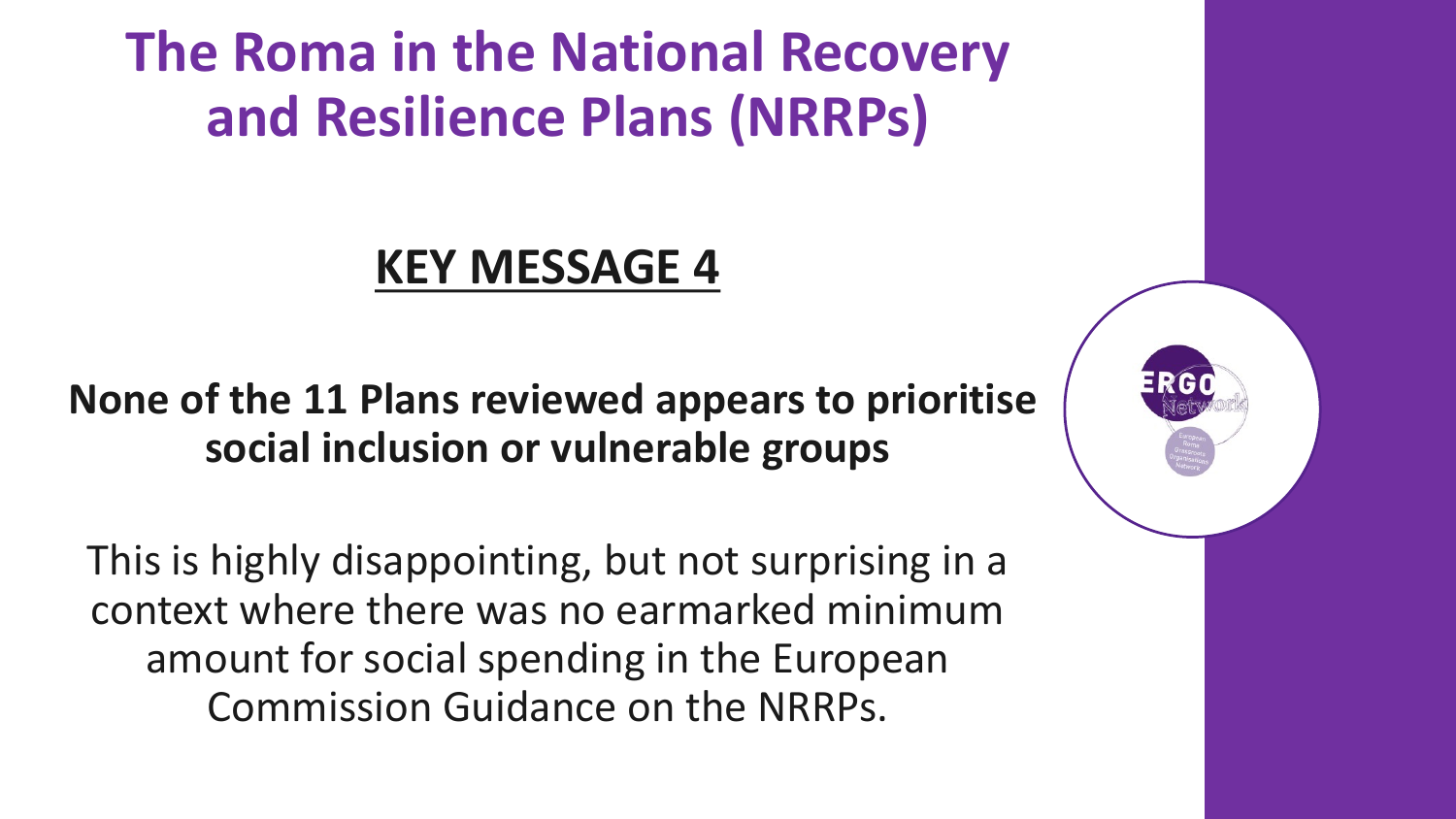#### **KEY MESSAGE 5**

**All of our national respondents in 11 Member States indicated that the engagement of civil society in the drafting of the NRRPs was of poor quality.**

Main criticisms include lack of information, unclear process, tight deadlines, lack of resources, and non take-up of submitted input.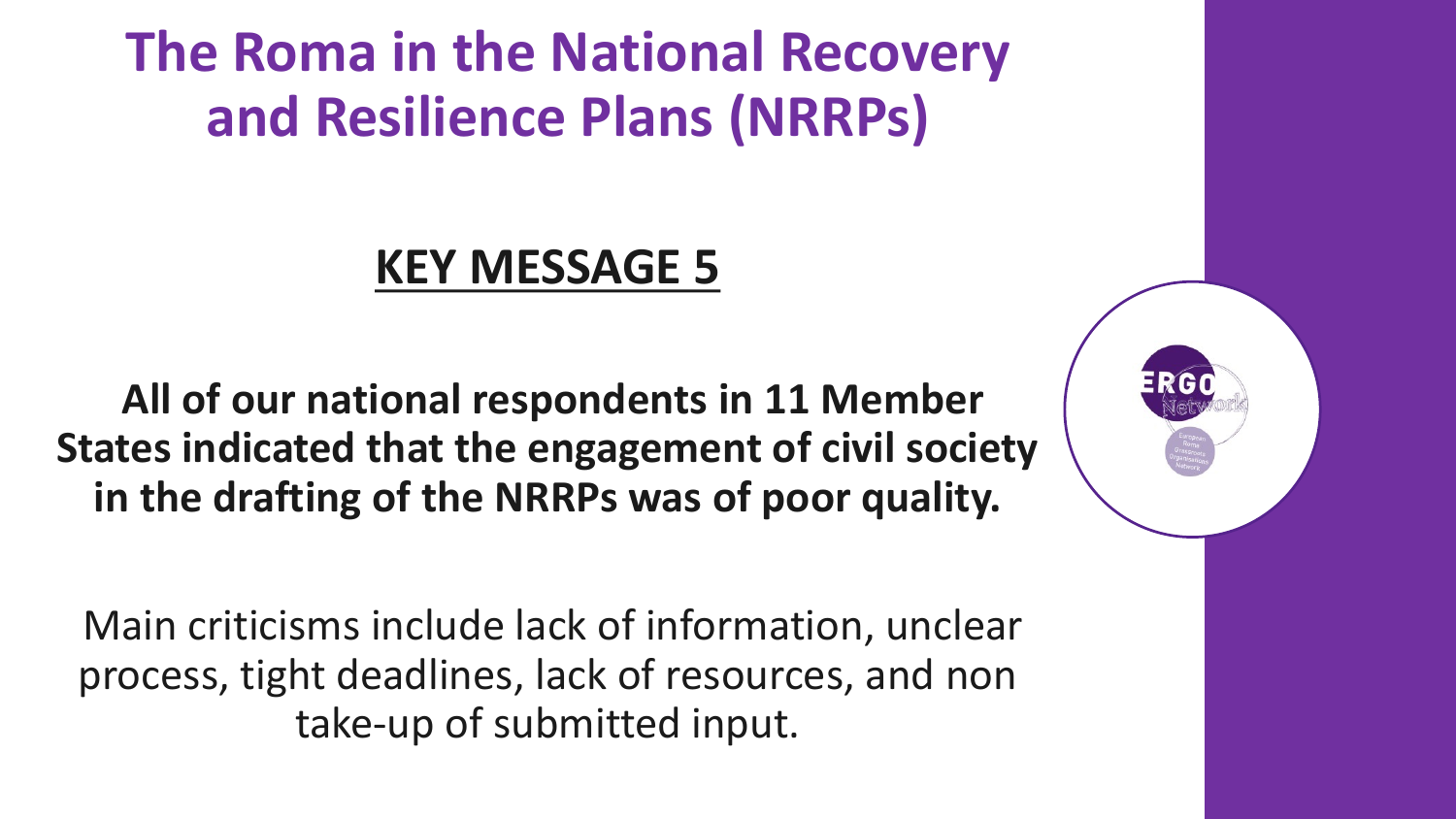# **The way forward**

- Member States must **step un investment in public health!**
- **Vulnerable groups must be prioritized** in all recovery efforts, starting by guaranteeing access to vaccination!
- Health = one of the 4 thematic objectives of the EU Roma Strategic Frameworks – but **comprehensive, wrap-around support is needed**, including housing, education, employment + poverty-reduction, combatting antigypsyism, fostering participation!
- The **implementation of the NRRPs must be aligned with that of the National Roma Frameworks**, as well as other initiatives (European Pillar of Social Rights, Child and Youth Guarantee etc) + Cohesion Policy!
- (Pro-)Roma **civil society must be key partners** in this process, alongside Roma communities themselves!